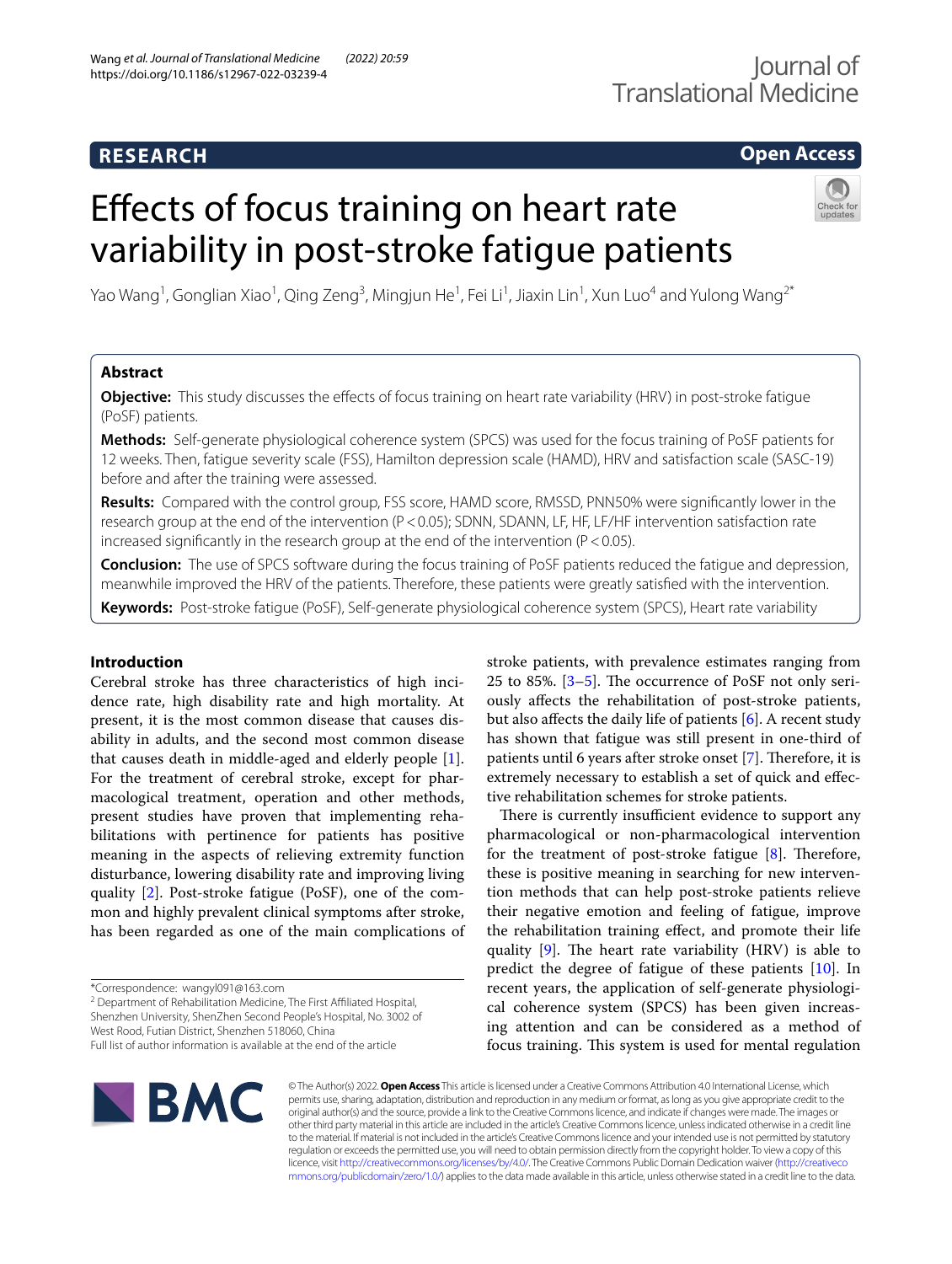training and pressure reduction, and this also allows for the collection of the physical and psychological signals of patients, in order to provide patients with specifc training and mental regulation intervention. Furthermore, this enables the objects of strengthening the mental regulation ability and improving the physical health. However, there was few report on the application of this system for intervention on heart rate variability (HRV) in PoSF patients  $[11-13]$  $[11-13]$  $[11-13]$ . These studies were mainly applied to patients with post-stroke depression and found improvements in emotional sleep and HRV [[14](#page-7-10)].

Based on this background, the present study used selfgenerate physiological coherence system for 60 PoSF patients who received focus training in the last 2 years in our hospital, in order to analyze the efects and infuence of SPCS on HRV in patients, and provide guidance in clinical treatment.

#### **Data and methods**

#### **Study population**

After the approval of the Medical Ethics Committee of our hospital, a total of 60 PoSF patients, who received treatment and were cured in our hospital from February 2017 to December 2018, were selected. During the study, none of these patients fell-off or died, and all patients and their family members understood the contents of the study and signed informed consent. All patients complied with the relevant diagnosis standards of the *China Acute Ischemic Cerebral Stroke Diagnosis and Treatment Guideline 2010* [[15\]](#page-7-11). Meanwhile, they also complied with the defnition and standard of De Groot MH [[16\]](#page-7-12) on PoSF: In the past four weeks, the patients had an obvious feeling of fatigue for continuous two weeks, and these subjective feelings were mainly the feeling of tiredness or exhaustion. These patients did not have significant energy, and needed to increase their time for rest. Their physical activity levels failed to meet the degree of fatigue. In addition, one of the following six items was met: (1) the patients felt that they were not energetic or recovered after having a good rest or sleep; (2) the balance between protective stimulation and cut result was interrupted; (3) the patients thought that they could only overcome the state of inactivity after trying hard enhancement; (4) the patient's normal life could not be completed or maintained due to the feeling of fatigue; (5) after becoming tired, there was a feeling of discomfort for continuous hours; and (6) the anxiety related to fatigue was extremely obvious. Furthermore, these included patients should also comply with the following standards: (1) within 1–6 months; (2) comply with the above diagnosis criteria related to cerebral stroke; (3) patients with a clear mind are able to cooperate well during the questionnaire survey or voluntarily fll-in the

questionnaire or scale; and (4) patients within the age scope of 35–75 years old. Exclusion criteria: (1) patients combined with diseases of the vital organs, such as heart, liver and kidney; (2) patients combined with cardiac arrhythmias; (3) infected patients and patients with serious cognitive disorder or global aphasia, or patients who could not cooperate with researchers; (4) patients who had a HAMD score of  $\geq$  24 after evaluation, i.e., patients combined with severe depression; (5) patients who had a Epworth Sleepiness Scale score in the range of 10–24; (6) patients used of medication such as Beta blockers, ACE inhibitors, antiarrhythmic drugs, and psychotropic drugs; and (7) patients with active or passive smoking and regular alcohol abuse.

#### **Groupings**

The 60 patients who complied with the criteria were randomly allocated to two (*n*=30, each group): control group and research group.

According to the literature (Efects of heart rate variability biofeedback therapy on patients with poststroke expression: a case study), the sample size calculated with SDNN index,  $\mu$  1 = 44.62,  $\mu$  2 = 18.22,  $\sigma$  = 11.27,  $\alpha$  = 0.05,  $β=0.1$ . According to the analysis of Pass15 software, the total sample size is 12. The sample size of this study is sufficient.

#### **Intervention method**

All the patients received basic treatment and rehabilitation training for stroke: (1) Basic treatment: cerebral stroke patients with were given grade II preventive treatment, including anti-platelet aggregation according to the actual conditions of the patients, and blood glucose control, blood pressure control, blood lipid control and symptomatic treatment for the other basic diseases; and (2) Rehabilitation training: It included the placement of the position of the afected limbs and good limbs, joint motion, training of muscular strength, balance, and daily life ability. The above training was carried out once a day for 40 min per time from Monday to Saturday. Based on these, SPCS was applied for patients in the research group to carry out the focus training.

SPCS is a new focus training system jointly launched by the Institute of HeartMath and HF Digital Technology Co., Ltd. This mainly involves three independent balance technologies of mind freezing, mind locking, and mind blocking. The system was researched on the basis of the heart and brain interaction theory and pressure reduction theory. It is a new system to adjust and train on HRV, and help patients improve their independent coordination level. Its core mechanism is to take the precise biological feedback sensor as the medium and take the high-tech training software as the carrier, in order to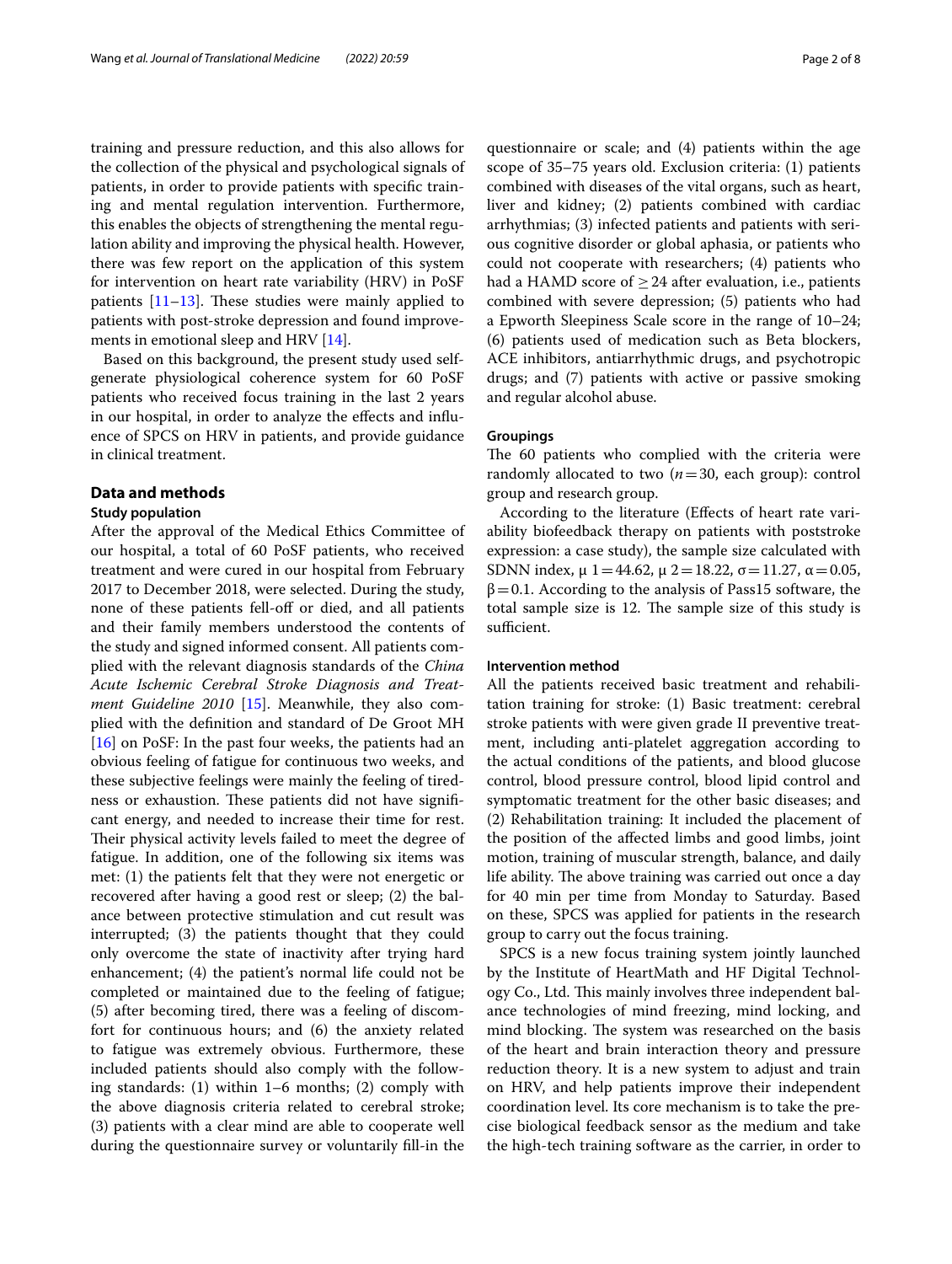dynamically display the change in HRV of these subjects, and help clinicians more comprehensively understand the balance of the autonomic nerve of these subjects. Moreover, according to the result, this would allow for the design of a reasonable intervention and intensive training plan for patients, in order to help balance the autonomic nerve system of patients, coordinate with and improve the HRV, and change the brain wave activity of these patients to promote the scientifc decision-making of the brain. In addition, the focus training carried out by this system will be able to connect the bottom of the frontal lobe from the amygdaloid nucleus of the brain center. The bottom of the frontal lobe is the part for decision-making, emotion and comprehensive intellect. If patients are given a hand at this time to achieve the balance in their autonomic nerve system, and the extraordinary harmoniousness of spirit and physiology, emotions, such as tension, upset, anxiety and depression, can be maximally eliminated. Therefore, the compliance of the rehabilitation treatment can be improved, and the feeling of fatigue can be promoted.

SPCS was provided by Beijing HF Investment Co., Ltd., and the type was HAPPY HEART 2.0. SPCS is a hightech product based on the HRV autonomous coordination technology and biofeedback technology developed by the Institute of HeartMath. It is composed of precision photoelectric sensor, information processor and hightech training software. "SPCS" real-time assess HRV (heart rate variability), and use the independent coordinate to adjust the training of HRV. It could interprete the activity password during of heart, brain, and autonomic nervous system. Meanwhile, it is with of "mental training" to balance and improve HRV, that will make users achieve balanced state of autonomic nervous system, and eliminate the negative emotions, such as anxiety, depression, tension, impulse. Because of above all, it will improve the body disease caused by psychological factors, and have mental and physical health [\[14](#page-7-10)].

The application procedures were divided into three parts: independent three-step approach learning about balance, HRV evaluation, and HRV strengthening training. The application of the system are presented as follows: installation of the system and entering the system; creating an independent user and logging in; entering the learning center after installing and wearing the equipment; starting the learning of the independent three-step approach. The independent three-step approaches include thought locking (focusing on one thing), respiration resonance (heart rate is equal to twice the breathing rate or some other integer multiple, and the time of adjusting the heart rate coincides with the time of the highest breathing rate), and transference (The process by which the patients put his or her past feelings onto the investigator). Then, they entered the monitoring center to monitor the change in HRV and a state of harmony between mind and body. Afterwards, they entered the training center after confrming the result, and selected games  $[17]$  $[17]$ . The types of games included banyan (this training can help patients to quickly enter the state of independent balance, and relieve the negative emotion, such as tension and anxiety), archery (this training can help patients build the ability of independent balance, and facilitates the cultivation of the stability of emotion and the continuity of attention), ingenuity (this training can adjust the independent balance of patients when they are with operation task), quick matching (this training allows patients to complete other tasks at the same time of self-adjustment, and improve their cognitive performance by establishing independent balance), and adventure island (this training can adjust the emotion of a patient under high pressure, and provides a task to keep their focus and establish the ability of independent balance). Lastly, these patients can enter the record center to check the daily training/monitoring results, helping them to be more confdent to the post-stroke rehabilitation when they were fnding the changes of themselves. The rehabilitation and focus trainings were continuously carried out on a daily basis for 12 weeks, while Sunday was allocated for rest.

### **Observation index**

#### *Improvement of fatigue*

The fatigue severity scale (FSS)  $[18]$  $[18]$  was used to evaluate and compare the improvement of fatigue in these two patients groups before and after the intervention, respectively. The scale was comprised of nine items. All items were calculated using a score with a range of 1–7, where 1 point means strongly disagree, while 7 points means strongly agree, and the total score was 63. When the score was  $\geq$  27, this indicated that there was fatigue. The higher the score was, the more intensive the feeling of fatigue of these patients was.

#### *Depression*

The Hamilton Depression Scale (HAMD) [\[19](#page-7-15)] was used to evaluate the depression of patients before and after treatment, respectively. This scale was comprised of 17 questions, and the total score was 54. When the total score was <7, there was no depression. When the total score was 7–17, there may be depression. When the total score was 17–24, there must be depression. When the total score was  $>24$ , this means that there is serous depression.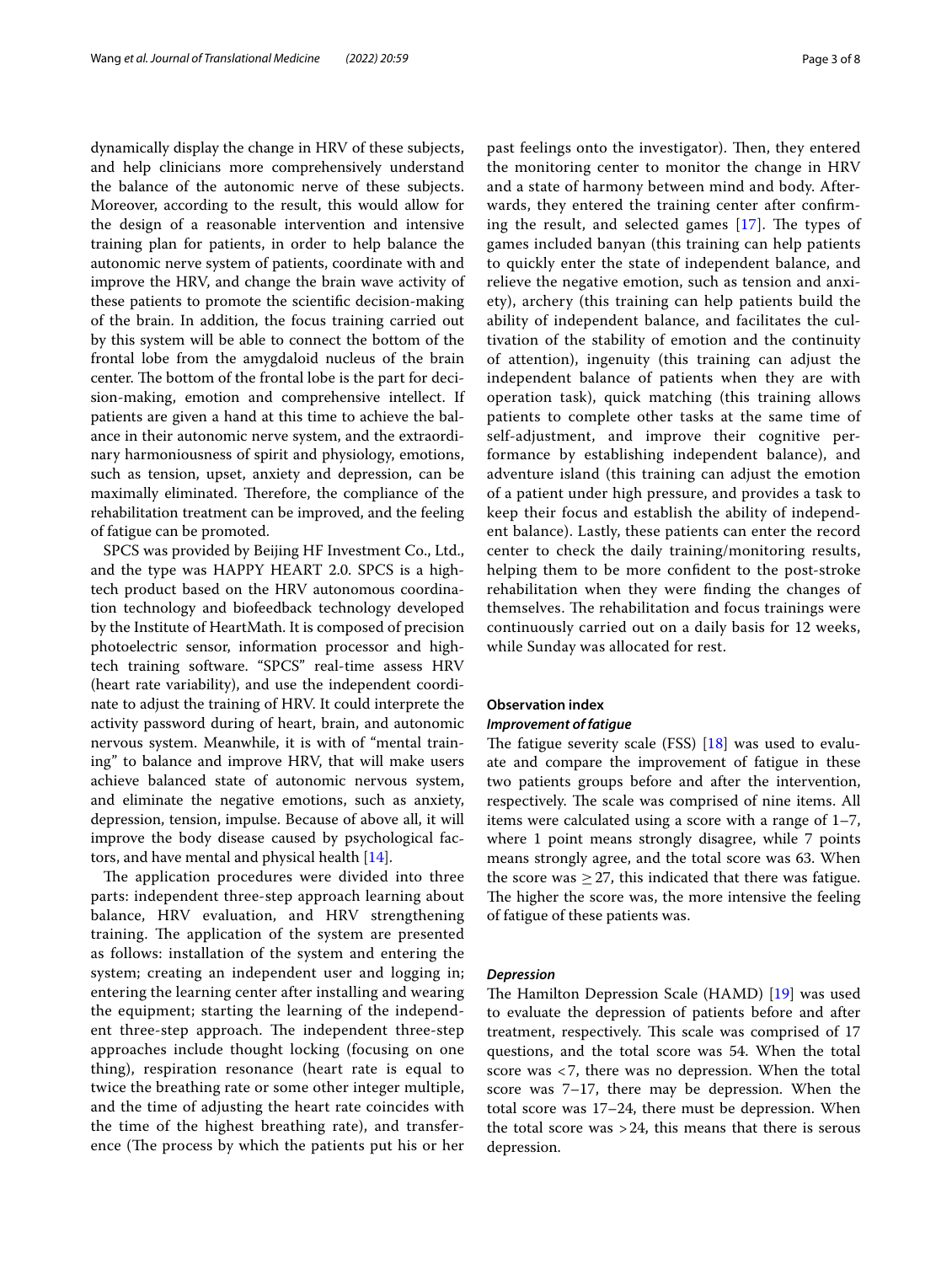#### *Heart rate variability*

The Holter-star 24-h Comprehensive Information dynamic electrocardiogram system provided by Langang Electronic Instruments Co., Ltd. was used to monitor the patients' HRV before and after treatment. These indexes included time domain indexes and frequency domain indexes. The domain indexes included the standard deviation of 24-h normal R-R interval (SDNN), the mean standard deviation of R-R interval every fve minutes in 24 h (SDANN), the mean the square root of diference between adjacent R-R intervals at 24 h (RMSSD), and the 24-h adjacent R-R interval diference of >50 ms percentage (pNN50%). The frequency domain indexes include 0.04–0.15 Hz low frequency (LF), 0.15–0.4 Hz high frequency (HF), and LF/HF.

## *Satisfaction*

The treatment satisfaction scale (SASC-19) of cerebral stroke patients was established by referring to the study conducted by HAN B, et al.  $[17]$  $[17]$ . The questionnaire had eight items, and each item was calculated using a 4-level point system: 0 point means strongly disagree; 1 point means basically agree; 2 points means agree; and 3 points means strongly agree. The total score was 24. Furthermore, a score of  $\geq 20$  indicates strongly satisfactory; a score within 14–19 indicates satisfactory; and a score of <14 indicates dissatisfactory. Total satisfaction=very satisfactory + satisfactory.

#### **Statistical method**

SPSS 20.0 statistical software was used to the process data. The data before and after intervention were compared by paired t-test. X refer to mean value, S refer to standard deviation. Mean $\pm$ SD was used to indicate the measurement data. And it was inspected by *t*-test. Percentage was used to indicate the enumeration data, it was inspected by  $\chi^2$  and a normal distribution test was performed.  $P < 0.05$  was considered statistically significant.

## **Results**

#### **Patients**

A total of 60 patients were enrolled onto the study, including 30 in the control group and 30 in the research group. All patients completed the experiment as planned.

There were 20 male and 10 female patients in the control group. The age of these patients ranged within 40–75 years old, with an average age of  $54.15 \pm 9.57$  years old, and the course of disease was 15–90 days, with an average of  $44.45 \pm 15.02$  days. There were 19 male and 11 female patients in the research group. The age of these patients ranged within 42–75 years old, with an average age of  $54.02 \pm 9.48$  years old, and the course of disease was 15–90 days, with an average  $45.02 \pm 15.11$  days. Analysis of the general materials between two groups, such as gender, age and course of disease, the diference was not statistically signifcant (*P*>0.05) and the two groups were comparable (Fig. [1](#page-4-0)).

#### **FSS and HAMD scores**

After intervention, the fatigue severity scale scores of patients in both two groups were lower than those before intervention. Furthermore, the reduction in the research group was higher than that in the control group, and the diference was statistically signifcant (*P*<0.05, Table [1](#page-4-1)).

#### **Heart rate variability**

#### *Time domain indexes*

After intervention, the SDNN and SDANN values of patients in these two groups increased than before intervention, while RMSSD and pNN50 decreased than before intervention. In addition, the increase/reduction amplitude of indexes in the research group were higher than those in the control group, and the diference was statistically signifcant (*P*<0.05, Table [2\)](#page-5-0).

#### *Frequency domain indexes*

After intervention, the LF, HF and LF/HF of patients in these two groups increased than before intervention, The increase amplitude in the research group was higher than that in the control group, and the diference was statistically signifcant (*P*<0.05, Table [3\)](#page-5-1).

#### **Satisfaction**

The total satisfaction for the intervention was higher in the research group than in the control group, and the difference was statistically significant  $(P<0.05$ , Table [4\)](#page-5-2).

## **Discussion**

In this study, we found that the use of SPCS software during the focus training of PoSF patients reduced the fatigue and depression, meanwhile improved the HRV of the patients. Therefore, these patients were greatly satisfed with the intervention.

The main cause of cerebral stroke is blood supply disorder of the brain, which leads to nerve cell damage, and the decline and even loss of the corresponding functions. This is a kind of disease that can induce language, action and emotion disorders. After its occurrence, patients often feel fatigue, which not only reduces their life quality, but also brings a certain negative emotion to patients, such as depression and anxiety [[20](#page-7-16)].

Post stroke fatigue is complex and multidimensional, including emotional, cognitive, physical and social aspects. The accurate diagnosis of post-stroke fatigue and the auxiliary diagnosis suitable for instruments are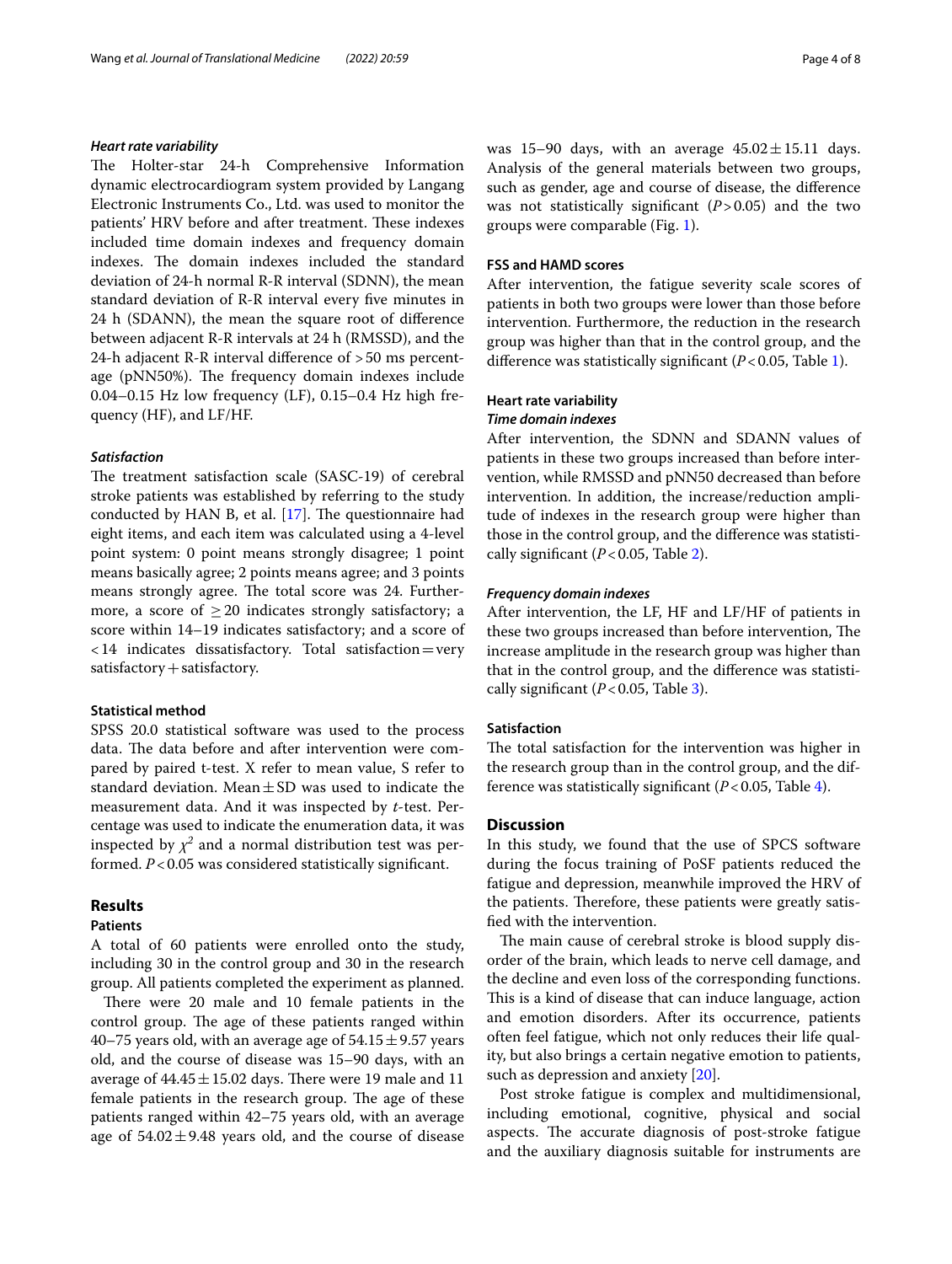

<span id="page-4-1"></span><span id="page-4-0"></span>**Table 1** Comparison of FSS and HAMD scores in the two groups ( $\overline{x} \pm s$ , score)

| Group                       | <b>FSS Score</b>           |                        | <b>HAMD Score</b>          |                               |  |
|-----------------------------|----------------------------|------------------------|----------------------------|-------------------------------|--|
|                             | <b>Before intervention</b> | After intervention     | <b>Before intervention</b> | After intervention            |  |
| Research group ( $n = 30$ ) | $43.02 \pm 9.51$           | $23.12 \pm 7.45^a$     | $20.14 \pm 3.21$           | $10.21 \pm 3.24$ <sup>a</sup> |  |
| Control group $(n = 30)$    | $42.96 + 9.02$             | $30.17 + 6.59^{\circ}$ | $20.09 \pm 3.17$           | $15.14 \pm 5.11^a$            |  |
|                             | 0.025                      | 3.882                  | 0.061                      | 4.463                         |  |
| р                           | 0.980                      | < 0.001                | 0.952                      | < 0.001                       |  |

To compared with the same group before the intervention

FSS, the fatigue severity scale; HAMD, the hamilton depression scale

 $A^a$   $P < 0.05$ 

still not ideal  $[21]$ . In addition, stroke patients may not be immediately aware of their fatigue, which are challenges we need to face.

The renin angiotensin system (RAS), a key regulator of blood pressure and fuid balance [\[22](#page-7-18)], is an important humoral regulatory system composed of a series of peptide hormones and corresponding enzymes. Inappropriate activation of intrarenal RAS is an important mechanism involved in the pathogenesis of hypertension and nephropathy [\[23](#page-7-19)]. It is noteworthy that hypertension is the most important independent risk factor for stroke,

so the renin-angiotensin system in patients with poststroke fatigue presents a pathological state.

Studies have suggested that the process of generating negative emotion, such as anxiety and depression, is correlated to the neuroregulation mechanism of the sympathetic nerve and autonomic nerve. Furthermore, there are also studies indicating that the autonomic adjustment of the HRV of patients is abnormal [\[24](#page-7-20), [25\]](#page-7-21). HRV refects the autonomic nerve function of the heart, and at post-stroke, HRV decreases. The study conducted by Bodapati et al. [[26](#page-7-22)] indicated that HRV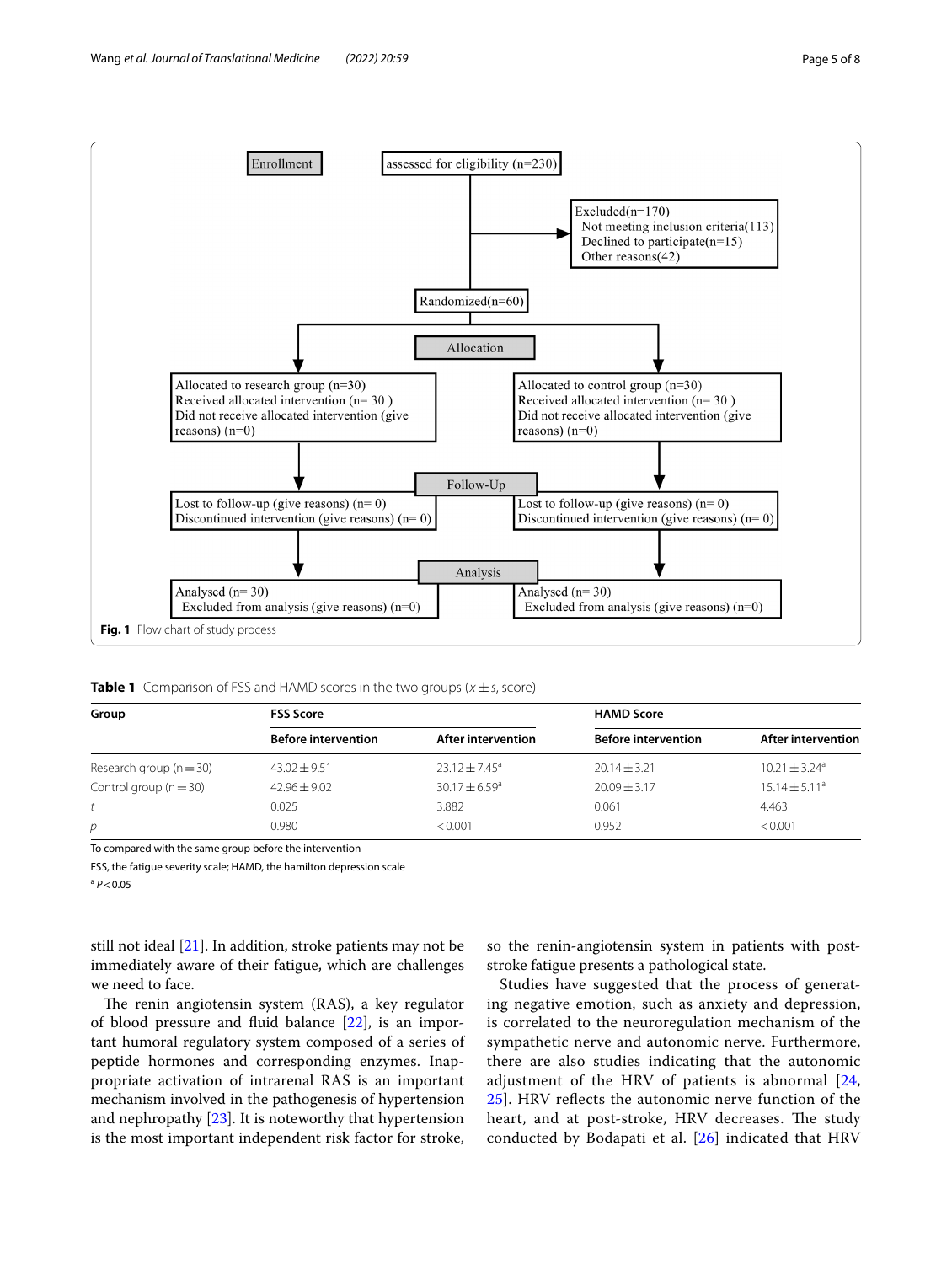| Group               | Research group ( $n = 30$ )  | Control group ( $n = 30$ )   | t      | p       |
|---------------------|------------------------------|------------------------------|--------|---------|
| SDNN (ms)           |                              |                              |        |         |
| Before intervention | $43.12 \pm 7.01$             | $42.59 \pm 6.89$             | 0.295  | 0.769   |
| After intervention  | $109.45 \pm 7.45^{\circ}$    | $80.12 \pm 5.69^{\circ}$     | 17.137 | < 0.001 |
| SDANN (ms)          |                              |                              |        |         |
| Before intervention | $36.98 \pm 5.12$             | $37.01 \pm 6.02$             | 0.021  | 0.984   |
| After intervention  | $95.52 \pm 9.56^a$           | $65.11 \pm 8.65^a$           | 12.919 | < 0.001 |
| RMSSD (ms)          |                              |                              |        |         |
| Before intervention | $14.29 \pm 4.67$             | $14.32 \pm 4.72$             | 0.025  | 0.98    |
| After intervention  | $3.32 + 1.74$ <sup>a</sup>   | $7.02 \pm 2.11$ <sup>a</sup> | 7.411  | < 0.001 |
| pNN50               |                              |                              |        |         |
| Before intervention | $6.41 \pm 1.79$              | $6.33 \pm 1.82$              | 0.172  | 0.864   |
| After intervention  | $1.29 \pm 0.79$ <sup>a</sup> | $3.46 \pm 1.02^a$            | 9.213  | < 0.001 |

<span id="page-5-0"></span>

|  |  |  | <b>Table 2</b> Comparison of HRV time domain indexes in the two groups ( $\overline{x} \pm s$ ) |  |
|--|--|--|-------------------------------------------------------------------------------------------------|--|
|  |  |  |                                                                                                 |  |

To compared with the same group before the intervention

SDNN, the standard deviation of 24-h normal R-R interval; SDANN, the mean standard deviation of R-R interval every fve minutes in 24 h; RMSSD, the mean the square root of diference between adjacent R-R intervals at 24 h; pNN50, the 24-h adjacent R-R interval diference of >50 ms percentage

<sup>a</sup> *P*<0.05

<span id="page-5-1"></span>**Table 3** Comparison of HRV frequency domain indexes in the two groups  $(\overline{x} \pm s)$ 

| Group                                              | Research group ( $n = 30$ ) | Control group ( $n = 30$ )   | ι.    | р       |  |
|----------------------------------------------------|-----------------------------|------------------------------|-------|---------|--|
| $LF$ (ms <sup>2</sup> /Hz)                         |                             |                              |       |         |  |
| Before intervention                                | $467.85 \pm 101.69$         | $468.95 \pm 103.24$          | 0.042 | 0.967   |  |
| After intervention                                 | $988.46 + 245.46^a$         | $600.69 \pm 132.48^a$        | 7.615 | < 0.001 |  |
| $HF(ms^2/Hz)$                                      |                             |                              |       |         |  |
| Before intervention                                | $440.46 + 214.55$           | $451.12 + 222.01$            | 0.189 | 0.851   |  |
| After intervention                                 | $677.79 \pm 201.24^a$       | $506.45 \pm 220.14^a$        | 3.147 | 0.003   |  |
| I F/HF                                             |                             |                              |       |         |  |
| Before intervention<br>$1.10 + 0.80$               |                             | $1.09 + 0.78$                | 0.049 | 0.961   |  |
| $1.94 \pm 0.71$ <sup>a</sup><br>After intervention |                             | $1.17 \pm 0.82$ <sup>a</sup> | 3.686 | 0.001   |  |

To compared with before the intervention

LF: 0.04–0.15 Hz low frequency; HF: 0.15–0.4 Hz high frequency

<sup>a</sup> *P*<0.05

<span id="page-5-2"></span>

|                    | Table 4 Comparison of intervention satisfaction between the |  |  |
|--------------------|-------------------------------------------------------------|--|--|
| two groups $n$ $%$ |                                                             |  |  |

| Items              | Research<br>group ( $n = 30$ ) | Control group $x^2$<br>$(n=30)$ |       | D    |
|--------------------|--------------------------------|---------------------------------|-------|------|
| Great satisfaction | 20 (66.67)                     | 10(33.33)                       |       |      |
| Satisfaction       | 9(30.00)                       | 12 (40.00)                      |       |      |
| Dissatisfaction    | 1(3.33)                        | 8(26.67)                        |       |      |
| Total satisfaction | 29 (96.67)                     | 22 (73.33)                      | 4.706 | 0.03 |
|                    |                                |                                 |       |      |

can predict the risk of stroke. In addition, HRV is correlated to neurological function deterioration and recurrence at the early stage of acute ischemic post-stroke [[27](#page-7-23)]. The study conducted by Li et al.  $[28]$  $[28]$  revealed that as autonomic nerve functions decrease in depressed patients, the risk of sufering from cardiovascular disease increases. Therefore, performing a reasonable intervention that could help patients lower their sympathetic nerve activity has important meaning for improving vagus nerve tone and adjusting the balance between the sympathetic nerve and vagus nerve. In addition, the study conducted by Li et al. [[29\]](#page-7-25) revealed that after the increase in balance of body sympathetic nerve and vagus nerve, and the increase in HRV, the prognosis of cardiovascular and cerebrovascular disease patients obviously improves.

SDNN mainly refects the tone of the vagus nerve and sympathetic nerve, and is used to evaluate the recovery and damage of the autonomic nerve system. Furthermore, RMSSD and pNN50 are the indexes that refect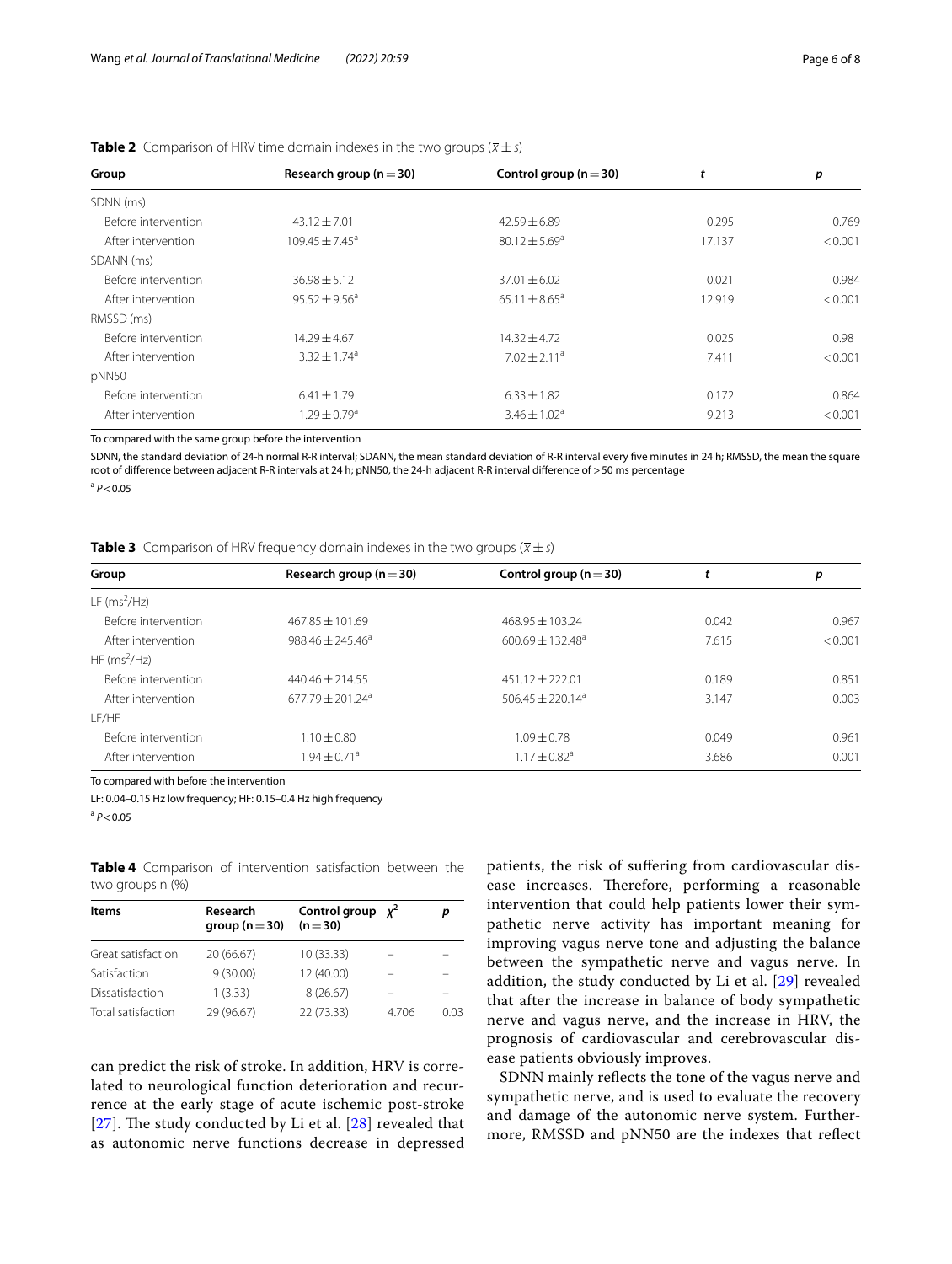the quick change of HRV, such as the indexes of sympathetic nerve tone sensitivity, while SDANN refects the slow change in HRV, such as the size of the sympathetic nerve tone  $[30, 31]$  $[30, 31]$  $[30, 31]$  $[30, 31]$ . The result of the present study indicates that after the focus training of SPCS, the depression of patients in the research group was obviously relieved, when compared to patients in the control group. Furthermore, their HRV indexes also obviously decreased, when compared to patients in the control group. HRV can be used as the biomarker in post-stroke complication and the functional recovery of post-stroke  $[32, 33]$  $[32, 33]$  $[32, 33]$  $[32, 33]$ . The patients' fatigue symptoms obviously reduced as well, this improving the adjustment of the relevant neurotransmitter of these patients may be the cutting point for reducing the feeling of fatigue of PoSF patients  $[34]$  $[34]$  $[34]$ . This indicates that the use of SPCS on PoSF patients facilitated the relief in negative emotion of these patients, the HRV of these patients had a better efect, and the efect on improving the fatigue symptoms of these patients was better. In addition, the present study also revealed the satisfaction of patients in these two groups, in terms of the different intervention methods. These results indicate that the total satisfaction was higher in the research group than in the control group, indicating that the application of SPCS made it easier to gain the support and faith of these patients, and the satisfaction of these patients was higher.

In conclusion, the application of SPCS in focus training for PoSF patients can facilitate the relief in the degree of fatigue of patients, improve the efect on the HRV of patients, enable the autonomic nerve function of these patients to be better adjusted, and better improves the depressive state. Furthermore, these patients had high satisfaction with this intervention and the receptiveness is good.

The limitations of the study was that we used not a large number of samples, so the results may not be that convincing. In the further study, geographic differences in population and physical condition are also important factors to be considered so as to explore which factors could afect the results. Moreover, in recent years, nanomedicine, such as calcium carbonate (CaCO<sub>3</sub>) nanoparticles (NP<sub>s</sub>), has attracted much attention in the application of cancer because it can target drug/gene delivery and has the advantages of low cost, safety, biocompatibility and pH-sensitivity [\[35](#page-7-31)]. In future research, it may be possible to combine focused training with new nanomedicine to observe the efect of heart rate variability in patients with post-stroke fatigue.

#### **Abbreviations**

HRV: Heart rate variability; PoSF: Post-stroke fatigue; SPCS: Self-generate physiological coherence system; FSS: Fatigue severity scale; HAMD: Hamilton depression scale; SASC-19: Satisfaction scale; SDNN: Standard deviation of 24-h normal R-R interval; SDANN: Standard deviation of R-R interval every fve minutes in 24 h; LF: Low frequency; PNN50%: R-R interval diference of >50 ms percentage; RMSSD: Square root of diference between adjacent R-R intervals at 24 h.

#### **Acknowledgements**

Not applicable.

#### **Authors' contributions**

WY, PWY and XGL conceptualized and designed the study, drafted the initial manuscript, and reviewed and revised the manuscript. ZQ, HMJ, LF, and LJX designed the data collection instruments, collected data, carried out the initial analyses, and reviewed and revised the manuscript. LX and WYL coordinated and supervised data collection. CSJ critically reviewed the manuscript for important intellectual content. All authors approved the fnal manuscript as submitted and agree to be accountable for all aspects of the work. All authors read and approved the fnal manuscript.

#### **Funding**

This study was also supported by Shenzhen "Sanming project" (SZSM201610039) and Shenzhen Dapeng New District Medical and Health Group research project (2020JTLCYJ01).

#### **Availability of data and materials**

The datasets used and/or analysed during the current study available from the corresponding author on reasonable request.

#### **Declarations**

#### **Ethics approval and consent to participate**

This study was conducted in accordance with the declaration of Helsinki. This study was conducted with approval from the Ethics Committee of Shenzhen Dapeng New District Nan'ao People's Hospital. A written informed consent was obtained from all participants.

#### **Consent for publication**

Consent for publication was obtained from every individual whose data are included in this manuscript.

#### **Competing interests**

All authors have contributed signifcantly to the manuscript and declare that the work is original and has not been submitted or published elsewhere. None of the authors have any fnancial disclosure or confict of interest.

#### **Author details**

<sup>1</sup> Department of Rehabilitation, Shenzhen Dapeng New District Nan'ao People's Hospital, Shenzhen 518121, China. <sup>2</sup> Department of Rehabilitation Medicine, The First Afliated Hospital, Shenzhen University, ShenZhen Second People's Hospital, No. 3002 of West Rood, Futian District, Shenzhen 518060, China.<sup>3</sup> Department of Rehabilitation Medicine, Zhujiang Hospital, Southern Medical University, 253 Industrial Avenue, Guangzhou 510282, China. <sup>4</sup>Kerry Rehabilitation Medicine Research Institute, Shenzhen 518048, Guangdong, China.

#### Received: 26 November 2021 Accepted: 8 January 2022 Published online: 31 January 2022

#### **References**

<span id="page-6-0"></span>1. Sakalauskaitė-Juodeikienė E, Jatužis D. Descriptions of apoplexy by Joseph Frank in the beginning of the nineteenth century in Vilnius. Eur Neurol. 2017;78(1–2):8–14.